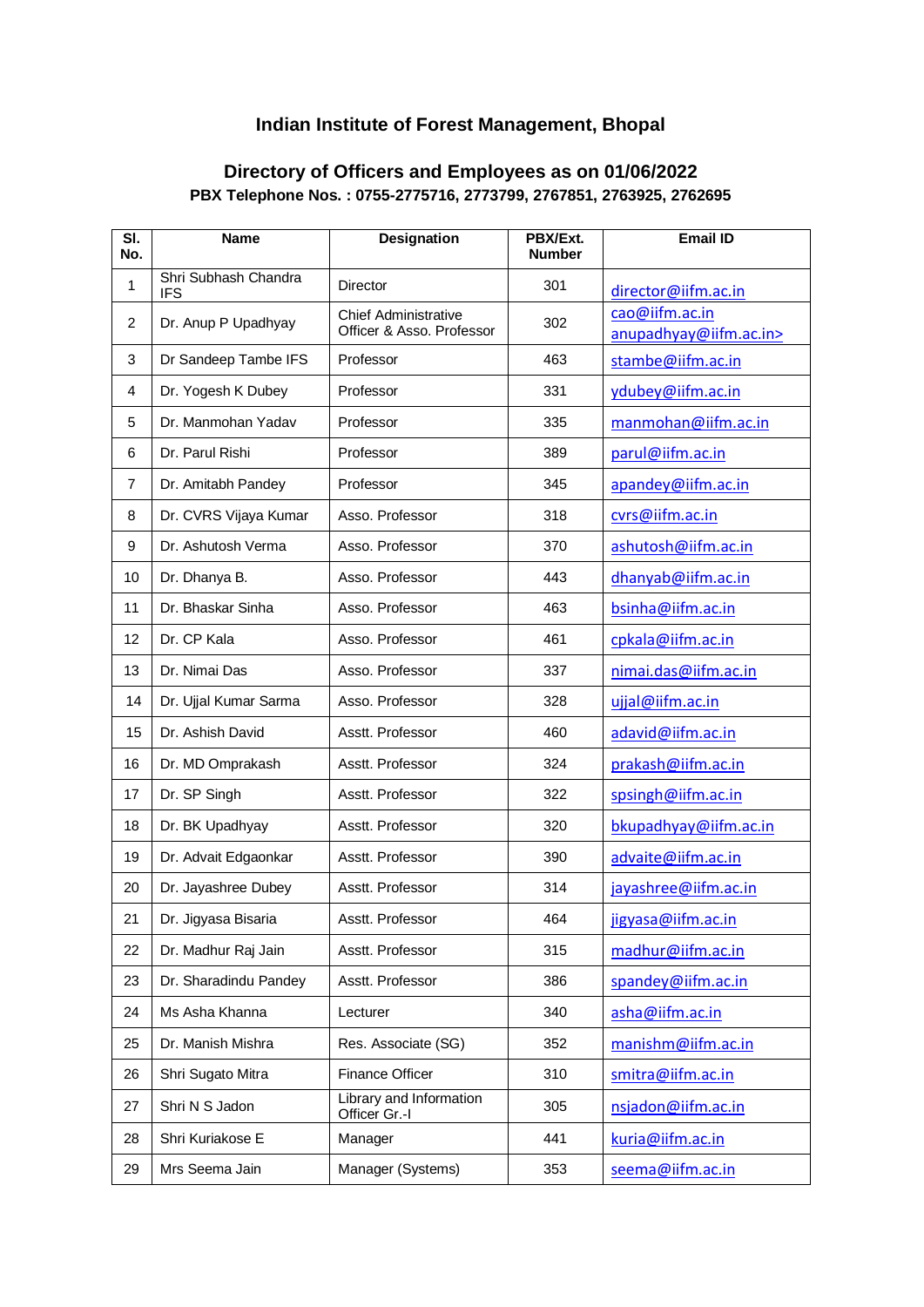| 30 | Shri N S Nair          | Deputy Manager                                      | 394 | nsnair@iifm.ac.in         |
|----|------------------------|-----------------------------------------------------|-----|---------------------------|
| 31 | Shri V Srinivasan      | Deputy Manager                                      | 478 | srinivasan@iifm.ac.in     |
| 32 | Shri A K Sinha         | Assistant Library and<br><b>Information Officer</b> | 308 | aksinha@iifm.ac.in        |
| 33 | Shri S Nagchandi       | <b>Assistant Finance Officer</b>                    | 363 | snagchandi@iifm.ac.in     |
| 34 | Smt Shampa Ghosal      | <b>Assistant Manager</b><br>(Maintenance)           | 351 | shampa@iifm.ac.in         |
| 35 | Shri Vikas Chahal      | Assistant Manager                                   | 353 | vchahal@iifm.ac.in        |
| 36 | Shri Anilesh Kumar     | Hindi Officer                                       | 343 | abhadauria@iifm.ac.in     |
| 37 | Shri D S Arya          | Junior Manager                                      | 321 | arya@iifm.ac.in           |
| 38 | Smt Rachel S Mathews   | Junior Manager                                      | 365 | rachel@iifm.ac.in         |
| 39 | Dr D Dugayya           | Research Assistant (SG)                             | 393 | dugayad@iifm.ac.in        |
| 40 | Shri D K Hota          | Research Assistant (SG)                             | 427 | hotadk@iifm.ac.in         |
| 41 | Dr M K Singh           | Research Assistant (SG)                             | 439 | manojs@iifm.ac.in         |
| 42 | Shri T N Bhattacharya  | Senior Private Secretary                            | 341 | tnbhattacharya@iifm.ac.in |
| 43 | Smt Anila Nair         | Senior Private Secretary                            | 323 | anair@iifm.ac.in          |
| 44 | Shri T K Patro         | Senior Private Secretary                            | 361 | tkpatro@iifm.ac.in        |
| 45 | Shri BV Subramanyam    | Senior Private Secretary                            | 426 | bysubramaniam@iifm.ac.in  |
| 46 | Shri S Suresh Kumar    | Senior Private Secretary                            | 341 | sskumar@iifm.ac.in        |
| 47 | Shri Dinesh K Malvi    | Senior Private Secretary                            | 367 | dkmalvi@iifm.ac.in        |
| 48 | Shri KV Chandra Sekhar | Senior PS to Director<br>(Officiating)              | 303 | kvcsekhar@iifm.ac.in      |
| 49 | Shri Manoj Kumar Jha   | Senior Private Secretary                            | 361 | mkjha@iifm.ac.in          |
| 50 | Shri Ch.Sridhar        | Senior Private Secretary                            | 398 | chsridhar@iifm.ac.in      |
| 51 | Shri Sheikh Aslam      | Senior Private Secretary                            | 361 | saslam@iifm.ac.in         |
| 52 | Shri Pralay Haldar     | Senior Private Secretary                            | 422 | phaldar@iifm.ac.in        |
| 53 | Shri Dinesh Karheria   | Senior Library &<br><b>Information Assistant</b>    | 450 | dineshk@iifm.ac.in        |
| 54 | Shri Ajay Arela        | Senior Library &<br><b>Information Assistant</b>    | 450 | ajaya@iifm.ac.in          |
| 55 | Shri V Kulshrestha     | Senior Library &<br><b>Information Assistant</b>    | 450 | vinayk@iifm.ac.in         |
| 56 | Smt Manju Chakradhar   | Senior Library &<br><b>Information Assistant</b>    | 450 | manju@iifm.ac.in          |
| 57 | Shri Rajesh Kumar      | Computer Asstt. (SG)                                | 326 | rajesh@iifm.ac.in         |
| 58 | Shri N Rambabu         | Senior Assistant                                    | 466 | nrambabu@iifm.ac.in       |
| 59 | Shri S K Maheswari     | Assistant Gr. I                                     | 350 | skmaheshwari@iifm.ac.in   |
| 60 | Shri R S Sengar        | Assistant Gr. I                                     | 440 | rssengar@iifm.ac.in       |
| 61 | Smt Chanda Rambabu     | Assistant Gr. I                                     | 311 | chanda@iifm.ac.in         |